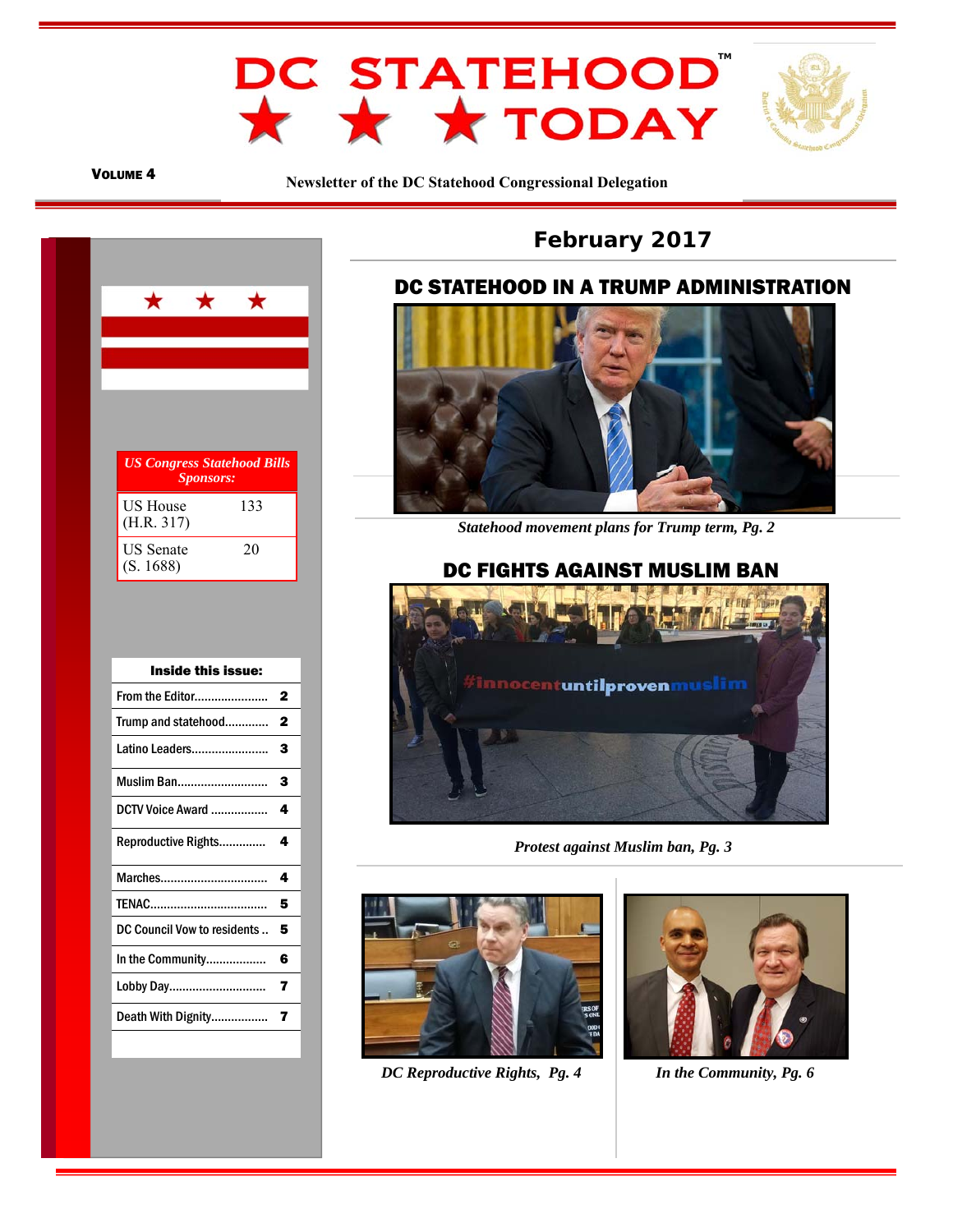DC STATEHOOD IN A TRUMP ADMINISTRATION

### FROM U.S. REPRESENTATIVE FRANKLIN GARCIA



Greetings,

In November of last year, over 80% of DC residents voted yes for DC Statehood. This year is moving rapidly, and it is more important than ever to spread the message of DC Statehood. I encourage you to talk to your out-of-district friends and family to inform them of the disenfranchisement of DC residents. We have to take a stand and make a case for DC Statehood. In the months ahead we will be rolling out a series of strategies to continue to engage both people in the District, and our allies across the nation, who wish to help us achieve DC Statehood. Please stay engaged.

Franklin Garcia

U.S. Representative District of Columbia



President Donald J. Trump was sworn in on January 20, 2017, and many people are wondering what the future holds for DC statehood with the new administration. Mayor Muriel Bowser and members of the DC Council welcomed the new president during the inauguration parade with a personalized viewing stand that stated "Power concedes nothing without a demand, it

E

never has and it never will."

The quote originated from Fredrick Douglass, whom the District will be named after once it becomes the State of Washington, Douglass Commonwealth. Representative Franklin Garcia says that the only way to push statehood with the Trump Administration is to reach out: "We have to create allies with the Trump administration. This way, we can promote DC statehood and possibly get one step closer to becoming a state." The Office of Representative Franklin Garcia has already begun

tackling that feat. The Office of Representative Franklin Garcia plans to reach out to President Trump and possibly gain interaction with the administration in reference to DC statehood. The office also plans to visit the new members of congress to gain their support for a new bill similar to H.R. 317, (New Columbia Admission Act), which Delegate Eleanor Holmes Norton plans to introduce this month. With the Trump administration already making major changes within one month of being in the White House, statehood advocates hope that one of the changes will

be the republican stance towards dc statehood. "We are optimistic," Representative Franklin Garcia said. "We have been pushing the statehood movement for years, and a new President will not change that. We want him on board with the statehood movement."



Contributing writers for the February 2017 edition were: Franklin Garcia, Deneysha S. Richard, and Karen A. Szulgit.

The DC Statehood Today newsletter is published by the Office of U.S. Representative Franklin Garcia. Please send any comments and feedback on the DC Statehood Today newsletter to information@dc51.us or call 202-727-9110. Articles and images submitted for publication are subject to editing. All rights reserved. Permission to use content , reproduce, copy, or redistribute may be obtained from the copyright holder by sending an email to information@dc51.us. Designed and produced by the Office of U.S. Representative Franklin Garcia © 2017 DC Statehood Delegation.

Members of the DC Statehood Congressional Delegation are: U.S. Senator Paul Strauss, U.S. Senator Michael D. Brown, and U.S. Representative Franklin Garcia.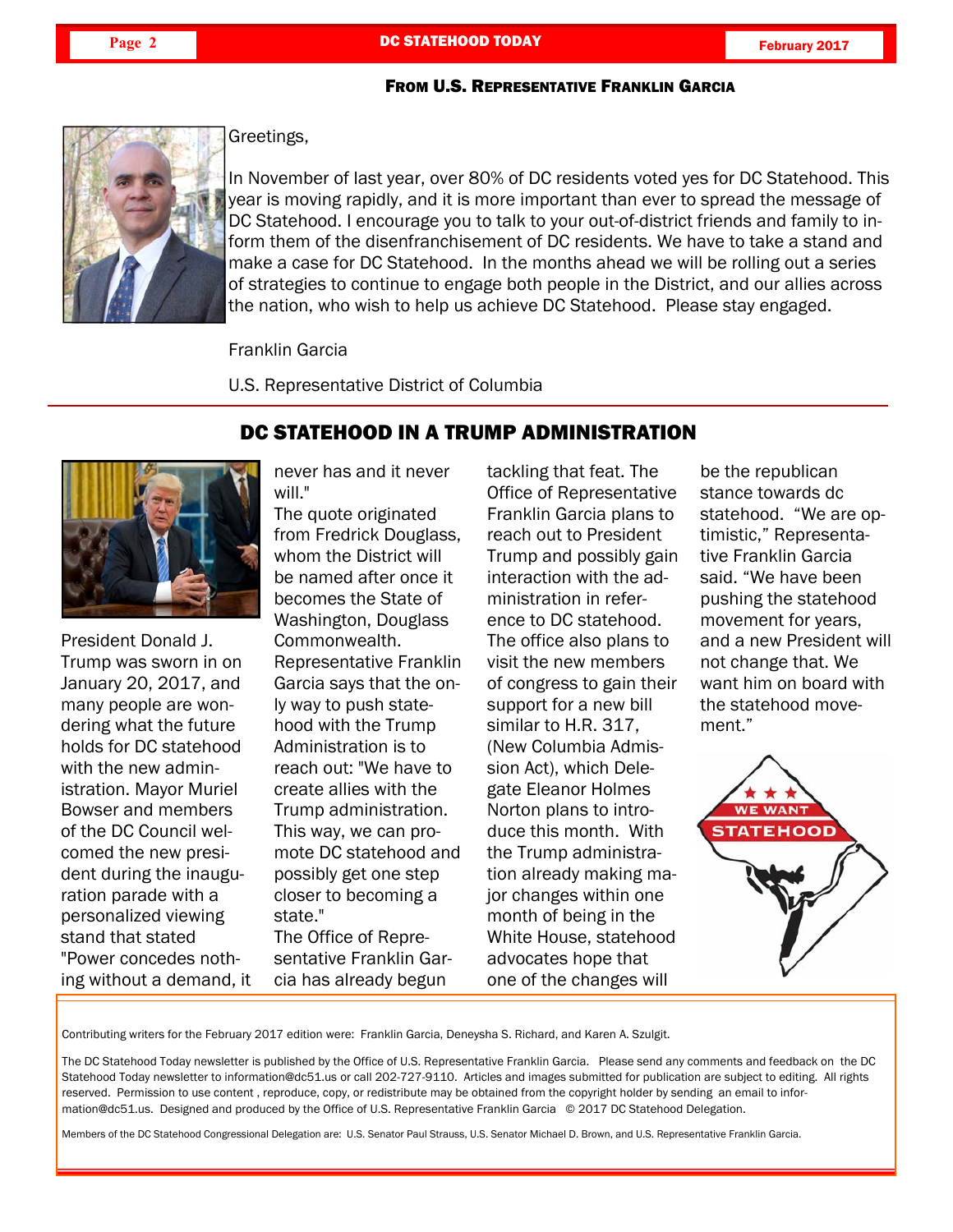# DC LATINO LEADERSHIP COUNCIL



The 2016 General Election has passed, and now community leaders across the nation have began to organize.

Latinos are a growing demographics. Addressing the rapidly growing number of Latinos who are becoming more engaged in their communities, Representative Franklin Garcia's office is planning a program titled "District Leaders," which aims to expose Latino, and other minority students, to local leadership opportunities. Students throughout the district are encouraged to get involved with the organization DC

Latino Leadership Council, which has programs to help engage Latinos to be civically engaged in their communities. Those interested in being involved can visit: www.dcllcouncil.org, to get more information. The organization was founded by Representative Garcia a few years ago.

Representative Franklin Garcia says that the lack of Latino leadership, and political representation in local politics is something that he hopes changes over time. "It surprises me that Latino leadership, and participation in local politics isn't higher. Latinos have a lot to offer, and with the growth projected in the Latino population, we need to prepare our future leaders."



# DC FIGHTS BAN AGAINST MUSLIMS

President Donald Trump has instituted an Executive Order that prevents Muslim refugees from certain countries to enter the United States for 120 days. Although the ban was initially reported to prevent only refugee Muslims from entering the United States, the ban has also been applied to Muslims who have visas or green cards and are considered permanent residents of the country. This ban has also caused many Muslims who were overseas traveling back to the United States be quarantined in airports, or even being sent back to their home countries. Stories of many Muslim immigrants have made headlines after being forcefully denied

entry back into the United States.

In response, people gathered outside of the John A. Wilson building for he "Trump is Against Us, DC Don't Forget Us" protest. Joya of Surge DC said in terms of the protest : "I'm here because I'm standing with my Muslim brothers and sisters, a ban against our brothers and sisters goes against what this country stands for." The Executive Order imposes those from Iran, Iraq, Libya, Somalia, Sudan, Syria and Yemen with a 90 day ban on travel to the U.S. and placed a 120 day ban on the refugee program.

L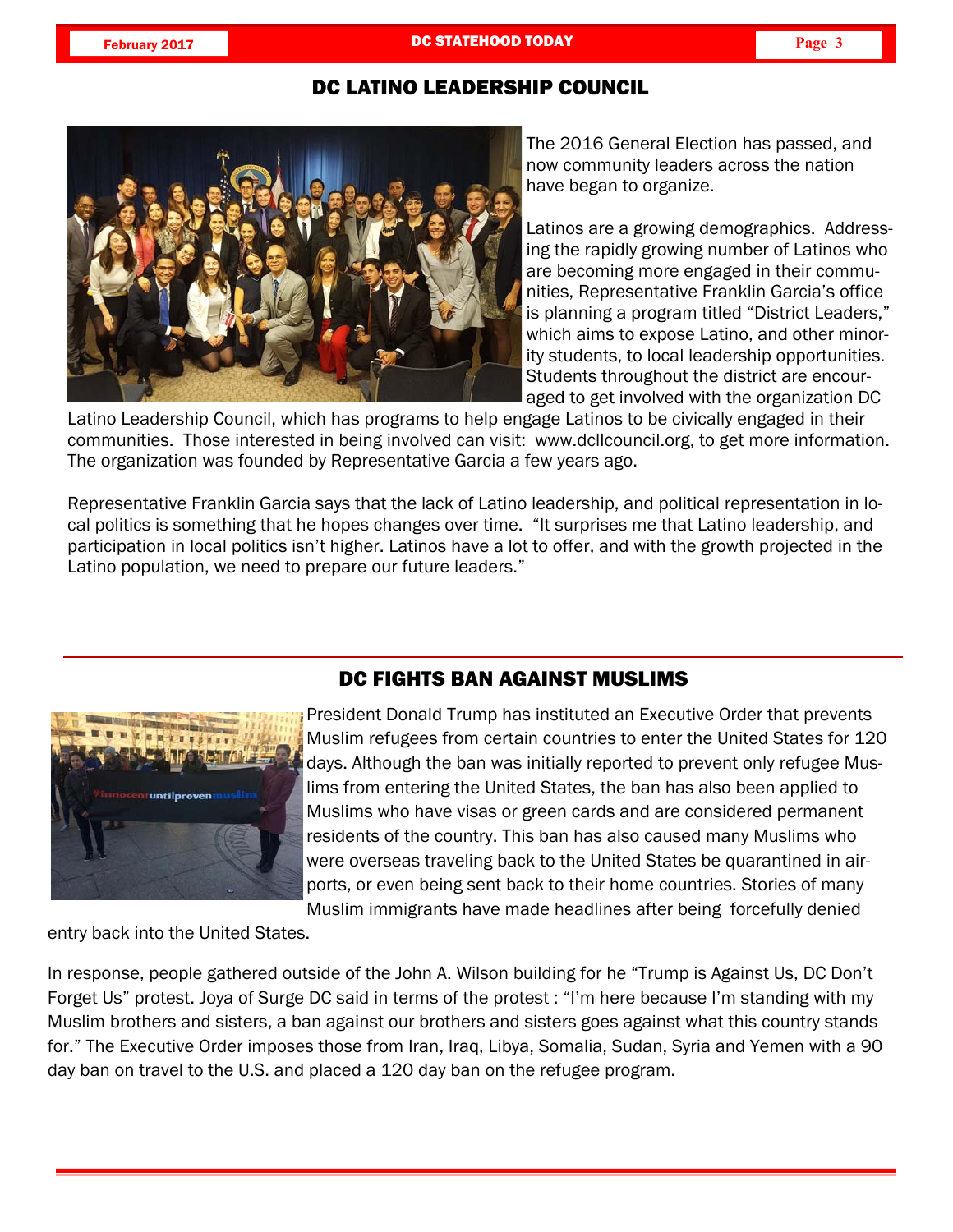DC REPRODUCTIVE RIGHTS

# DC STATEHOOD TODAY SHOW



The local cable television show,

DC Statehood Today is now an award winning show. The show, which highlights local figures and news, won the DCTV Voice Award for Best Public Affairs/ News Program of the Year. The DCTV Voice Awards are held every year, where local programming is nominated for their specific category. DC Statehood Today is hosted by U.S. Representative Franklin Gar-

E

cia and Deneysha Richard. Notable guests have included former DC Mayor Sharon Pratt, former DC Councilmember Vincent Orange, and Senator Michael D. Brown. Representative Franklin Garcia, who produces the monthly show, says that this show is very important

because it highlights something that many news outlets may not cover - DC statehood.



2017 has already been challenging for the relationship between Congress and the District of Columbia, with several legislations put in place to prevent Home Rule for the District. Congressman Chris Smith (R-N.J.) recently introduced the "No Taxpayer Funding for Abortion and Abortion Insurance Full Disclosure Act " which has a

clause that dictates how the district should use funds. The bill also prohibits DC from using local resources from providing or covering abortions.

In response to the bill, DC Delegate Eleanor Holmes Norton proposed an amendment to the House Rules Committee to prevent the bill from including the District of Columbia. Delegate Holmes Norton's bill has since been rejected, which as a result, leaves the District at the mercy of Congressional interference.



# MARCHING AND PROTESTS INTO THE NEW YEAR

The new year began with a "Fit DC Fresh Start 5K" sponsored by DC Mayor Muriel Bowser, with many runners and walkers in attendance. The run/walk was founded in order to promote healthy living into the new year – and beyond. Shortly after the 5K, the District hosted another successful Martin Luther King, Jr. Memorial Peace Walk and Parade. The peace walk and parade were both held in Ward 8 on Monday, January 17th.

The organizing committee co-chairs, Denise Rolark Barnes

and Keith Silver, along with many other committee members worked for months prior to the peace walk and

parade to ensure its success. The Chinese Lunar New Year, the year of the Rooster, was celebrated in Chinatown with a Parade and other celebrations organized by the Chinse Consolidated Benevolent Association (CCBA). The Women's March on Washington brought thousands of people from across the country on January 21<sup>st</sup> to protest against the disenfranchisement of women in America, along with the January 27th March for Life, an annual march that supports "pro-life" advocates.

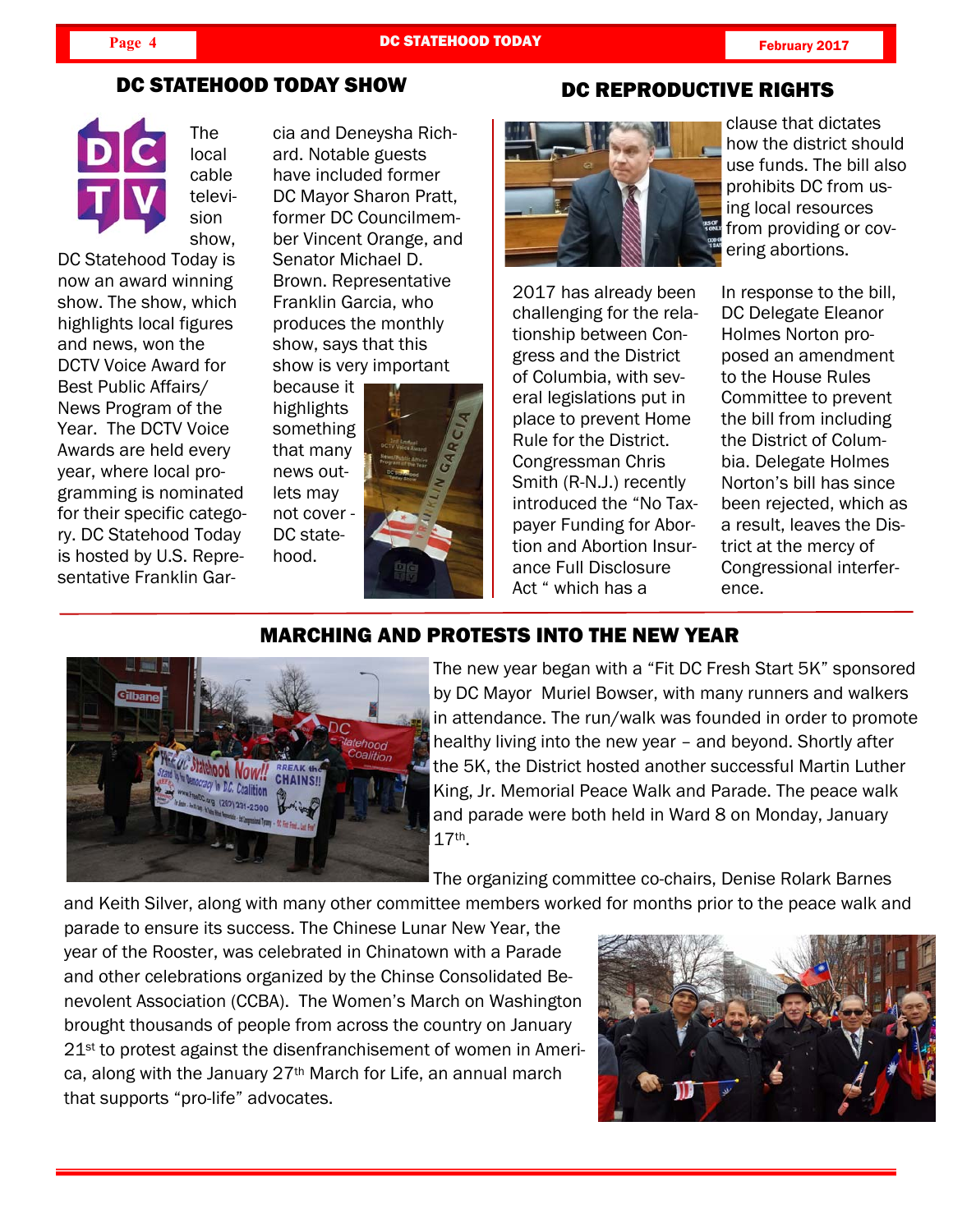**February 2017 Page 5 DC STATEHOOD TODAY Page 5 Page 5** 

## TENAC CELEBRATES 25TH ANNIVERSARY

TENAC (the DC Tenants' Advocacy Coalition) recent- rent increase allowed on vacant apartments. Acly celebrated its 25th anniversary marking two and a half decades of fighting for affordable housing in the District of Columbia. The organization serves as an advocate that represents DC residents and their housing rights. Affordable housing is one of the most talked about topics in the District. The rise of developments in DC has contributed to the increased rent prices, causing many residents to lose their homes or relocate elsewhere.

According to TENAC, DC Councilmember Anita Bonds introduced a proposal that would help residents who seek relief in reference to rent payments. Some of the provisions in Councilmember Bonds' proposals would eliminate the two percent annual rent increases, as well as the 30 percent

cording to TENAC, "These provisions will help resolve the affordable housing dilemma in DC. But we need solid majority support on the council to ensure enactment."

During the 25th anniversary celebration, Representative Franklin Garcia attended the event on behalf of himself and Senator Michael D. Brown to give remarks on how important affordable housing issues should be to DC residents. "It is important that we take a look at DC housing and ensure proper housing for residents," Rep. Garcia stated. TENAC is a much needed organization, because it gives a voice to those who may not be able to advocate for themselves.



# DC OFFICALS VOW LOYALTY TO DC RESIDENTS

After President Donald Trump announced his plans to prevent federal grants and funds to enter any city if they continue being "Sanctuary Cities" to undocumented immigrants, DC Mayor Muriel Bowser announced her plans to continue her support. In Sanctuary Cities, local officials are not legally obligated to provide information to federal authorities about the undocumented immigrants that reside there.

Mayor Bowser has also set aside \$500,000 in grant funding to provide legal help in DC to immigrants who may face deportation. According to the Mayor,

L

these provisions will stay in place in spite of President Trump's plans to withdraw federal funding from all sanctuary cities. DC is one of the more than 200 sanctuary cities in the U.S. that will continue to support their undocumented immigrant residents. However, Miami, Florida, has rescinded its continued support as a sanctuary city in order to remain a benefactor of federal funding and grants.

The members of DC Council have also stated support for their undocumented community. On January 27<sup>th</sup>, the DC Council proposed a Resolution stating the their defiance of President Trump's policies in order to support immigrants in the District. According to the Resolution, which was signed by all 13 Councilmembers, the DC Council plans to "remain committed to our status as a Sanctuary City, and will seek to strengthen those policies to ensure that the District government will not participate in any federal immigration enforcement strategies that endanger the rights and well-being of our residents, workers, and visitors."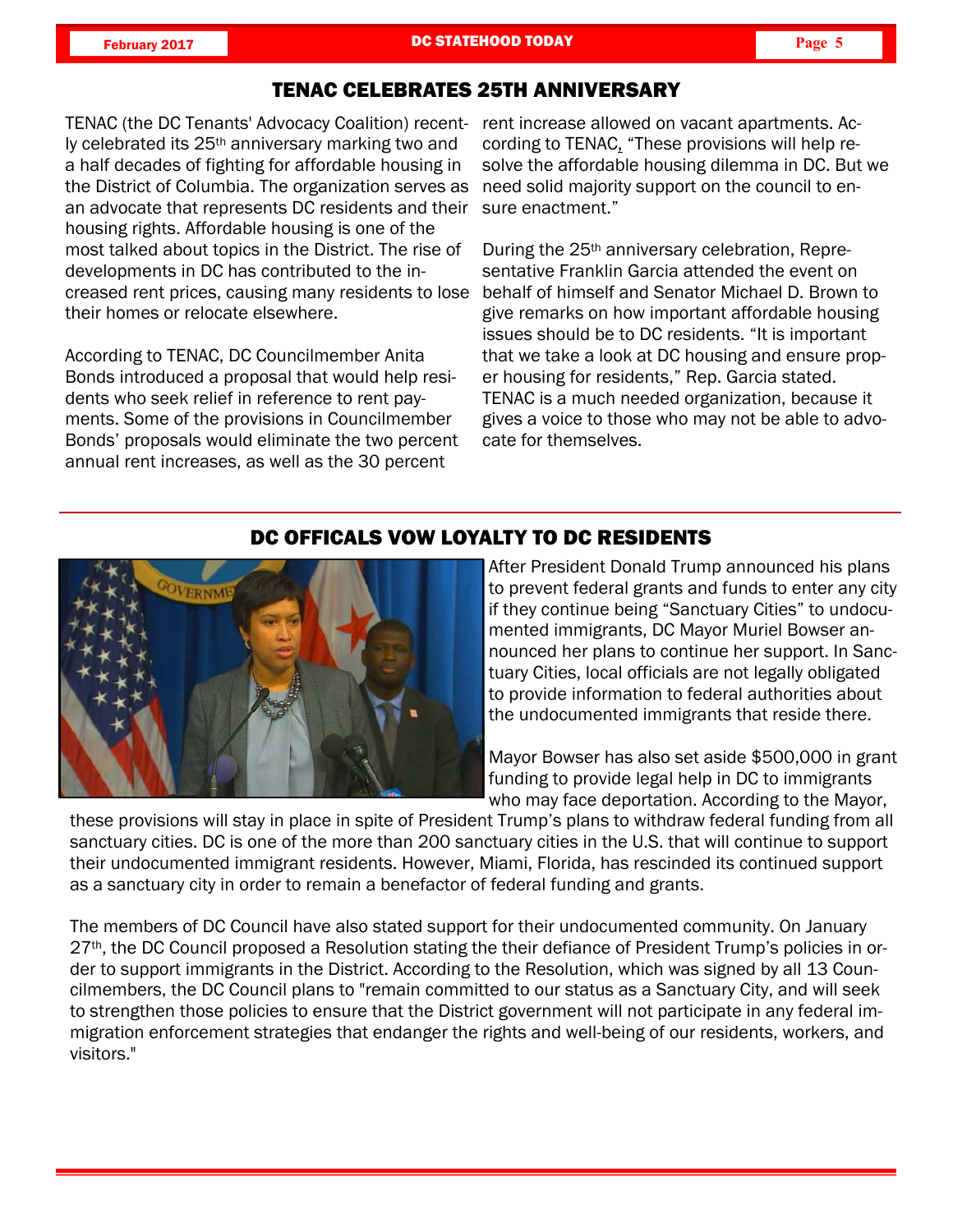### **Page 6 DC STATEHOOD TODAY Page 6 February 2017**

(Left to Right) 1. Mayor Bowser's New Year 5k Walk and Run. 2. (and 3.) Supporters at the MLK DAY Jr. Peace Walk and Parade







(Left to Right) 1. Representative Franklin Garcia attending a 3 Kings Day event. 2. Legislatiors wait during the CHCI Swearing –In Ceremony. 3. Representative Franklin Garcia and former Councilmember At-Large Vincent Orange.







(Left to Right) 1. Representative Franklin Garcia and Senator Michael D. Brown 2. Representative Garcia and statehood supporters. 3. Representative Franklin Garcia sworn in to serve second term.







(Left to Right) 1. Representative Franklin Garcia at DCTV Voice Awards 2. Representative Franklin Garcia celebrating the inauguration of President Donald J. Trump 3. Representative Franklin Garcia and Ana-Sol Gutierrez at community event.



E



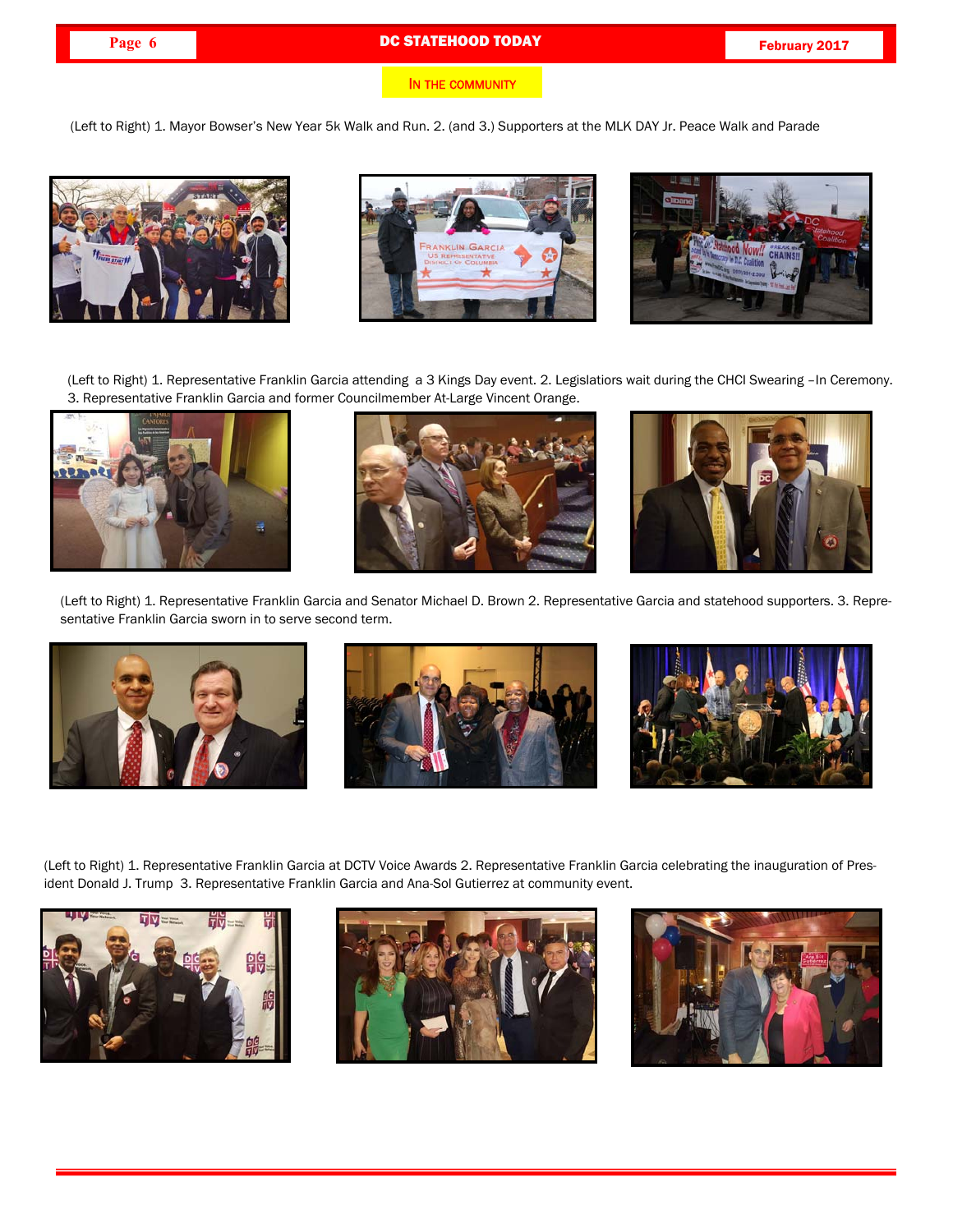## STATEHOOD LOBBY DAY

Members of the DC Statehood Coalition plan to hold a lobby day on Capitol Hill to spread the message of DC statehood. The lobby day is scheduled for Wednesday, February 15<sup>th</sup> and participants will visit freshman members of Congress to discuss the latest version of H.R. 317, which will soon be re-introduced by Delegate Eleanor Holmes Norton. "This is a great way to get involved in the community while spreading the message of DC statehood" Representative Franklin Garcia stated. "This is just one of the many outreach activities DC statehood activists will have to show that we demand statehood. This lobby day comes at a prime time, with Trump's administration waging a legislative war on the District.

The lobby day will give new Congress members an outlook into the disenfranchisement faced by more than 680,000 District residents.

If you would like to join lobby day, please contact DC Vote's Bo Shuff at bshuff@dcvote.org or (202) 462-6000 x119.

### DEATH WITH DIGNITY ACT UNDER ATTACK

Congressman Jason Chaffetz (R-Utah-3rd) has pledged to block the "DC Death With Dignity Act," which would allow DC residents who suffer from terminal illnesses to medically induce their own deaths. In recent news, citizens outside of the District have been urged to "call their representatives" to give their opinions on many issues happening in the country. In the District, residents lack congressional representation, as they have no voting representative or Senators on Capitol Hill.



DC Delegate Eleanor Holmes Norton, DC Mayor Muriel Bowser, and DC Council Chairman Phil Mendleson have joined forces to fight against the injustice of having an elected official outside of DC dictate local policies. Representative Franklin Garcia believes that it is time for Congress to step out of DC's affairs. "Once again, the local laws of the District of Columbia are at the hands of congressional interference. I thank our DC officials – Delegate Norton, Mayor Bowser, and Chairman Mendleson – for their persistence in defending DC's right to self-governance."

L